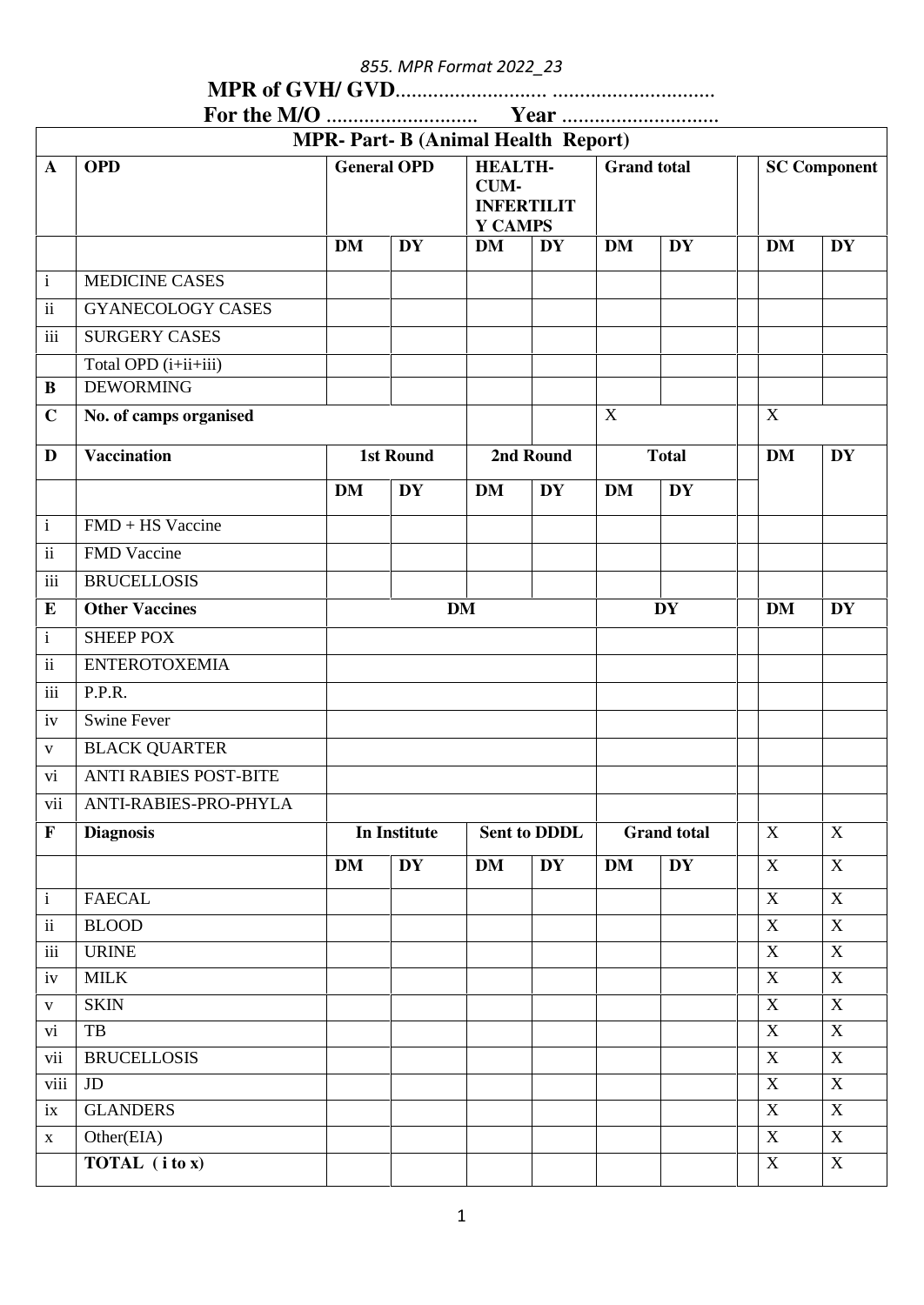## 855. MPR Format 2022\_23

|               | FMD SERO SURVIELENCE<br><b>SAMPLE</b>                           | X | X |
|---------------|-----------------------------------------------------------------|---|---|
| $\mathbf{ii}$ | <b>SERO</b><br><b>SURVIELENCE</b><br><b>HS</b><br><b>SAMPLE</b> | X | X |
|               | <b>Vety. Polyclinics</b>                                        | X | X |
|               | X-RAY                                                           | X | X |
| ii            | <b>ULTRA SONOGRAPHY</b>                                         | X | X |

|                 |                |                                                                                      | <b>MPR- Part- C (State Schemes)</b> |           |
|-----------------|----------------|--------------------------------------------------------------------------------------|-------------------------------------|-----------|
| $\mathbf{A}$    |                | Indigenous cow conservation and<br><b>Integrated Murrah Development</b><br>Programme | DM                                  | <b>DY</b> |
| $\mathbf{1}$    |                | 5-8 Kgs.                                                                             |                                     |           |
| $\mathbf{ii}$   | <b>Belahi</b>  | $>8-10$ Kgs.                                                                         |                                     |           |
| iii             | Cow            | $>10$ kgs                                                                            |                                     |           |
| $\mathbf{i}$    |                | $>8-10$ Kgs.                                                                         |                                     |           |
| ii              | Hariana        | $>10-12$ Kgs.                                                                        |                                     |           |
| iii             | Cow            | $>12$ kgs                                                                            |                                     |           |
| $\mathbf{i}$    |                | 10-12 Kgs.                                                                           |                                     |           |
| ii              |                | $>12-15$ Kgs.                                                                        |                                     |           |
| iii             | Sahiwal<br>Cow | $>15$ Kgs.                                                                           |                                     |           |
|                 |                | <b>Total</b>                                                                         |                                     |           |
| $\mathbf{i}$    |                | 18-22 Kgs.                                                                           |                                     |           |
| $\overline{ii}$ | Murrah         | $>22-25$ Kgs.                                                                        |                                     |           |
| $\cdots$<br>111 | Buff           | $>25$ Kgs.                                                                           |                                     |           |

| $\bf{B}$                | <b>Establishments</b><br><b>Dairy</b><br>of                                                        |           | <b>Others</b> |                  | <b>SCSP</b>      |  |  |
|-------------------------|----------------------------------------------------------------------------------------------------|-----------|---------------|------------------|------------------|--|--|
|                         | Units/Sheep/Goat/Piggery units under<br>General Mini Dairy/Hitech Dairy and<br><b>SCSP Schemes</b> | <b>DM</b> | <b>DY</b>     | <b>DM</b>        | <b>DY</b>        |  |  |
| $\mathbf{i}$            | 4 MA                                                                                               |           |               | $\boldsymbol{X}$ | X                |  |  |
| $\overline{ii}$         | 10 MA                                                                                              |           |               | $\mathbf X$      | $\boldsymbol{X}$ |  |  |
| $\overline{\text{iii}}$ | 20 MA                                                                                              |           |               | $\mathbf X$      | X                |  |  |
| iv                      | 50 MA                                                                                              |           |               | $\mathbf X$      | X                |  |  |
| $\mathbf{V}$            | $2/3$ MA                                                                                           |           |               |                  |                  |  |  |
| vi                      | Sheep Units                                                                                        |           |               |                  |                  |  |  |
| vii                     | <b>Goat Units</b>                                                                                  |           |               |                  |                  |  |  |
| viii                    | Piggery Units                                                                                      |           |               |                  |                  |  |  |
|                         |                                                                                                    |           |               |                  |                  |  |  |
| $\mathbf C$             | <b>Other Schemes</b>                                                                               |           | <b>DM</b>     |                  | <b>DY</b>        |  |  |
| $\mathbf{i}$            | Establishment of Backyard Poultry Units                                                            |           |               |                  |                  |  |  |
|                         |                                                                                                    |           |               |                  |                  |  |  |